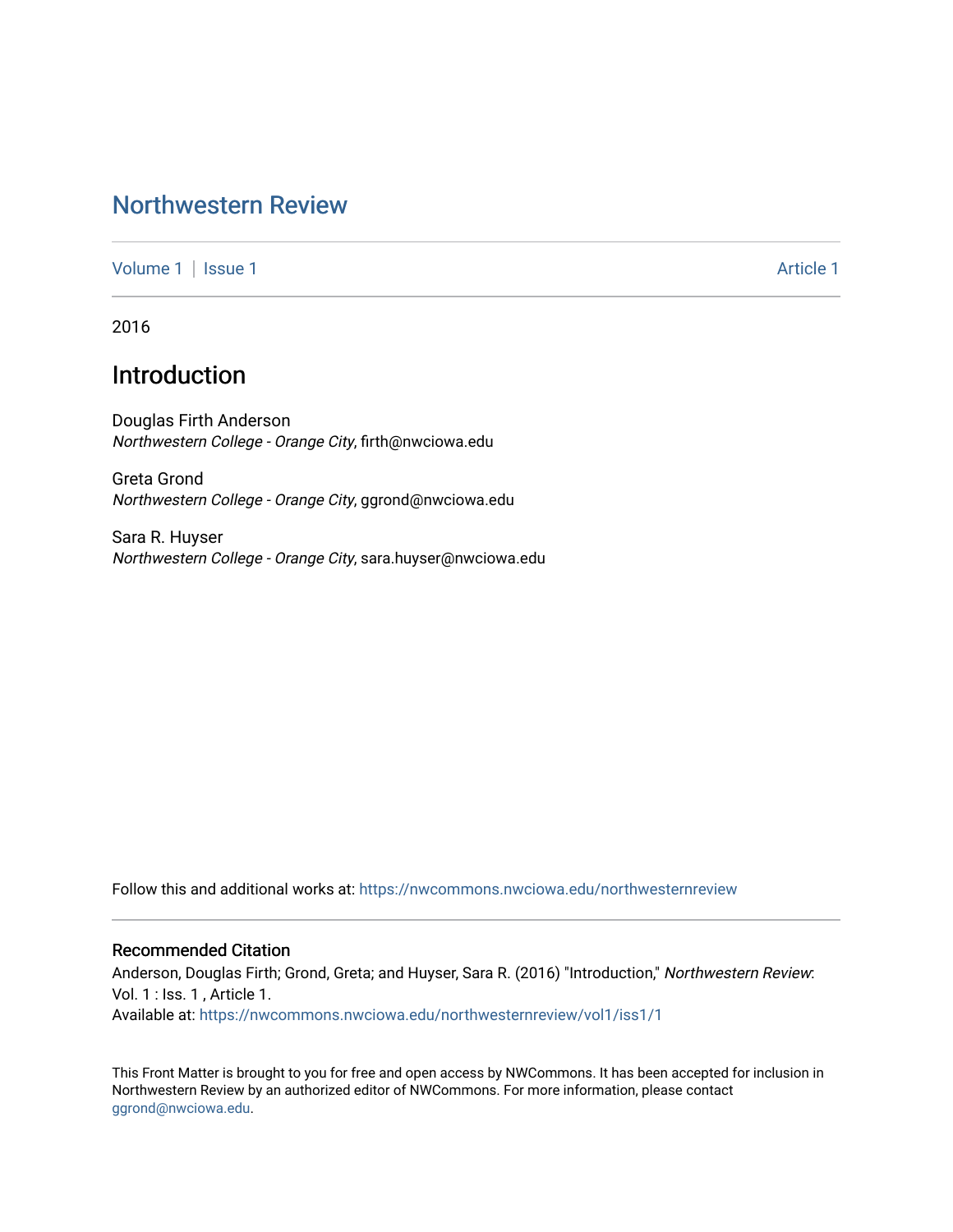### Introduction

### Abstract

An introduction to the inaugural issue of Northwestern Review.

This front matter is available in Northwestern Review: [https://nwcommons.nwciowa.edu/northwesternreview/vol1/](https://nwcommons.nwciowa.edu/northwesternreview/vol1/iss1/1) [iss1/1](https://nwcommons.nwciowa.edu/northwesternreview/vol1/iss1/1)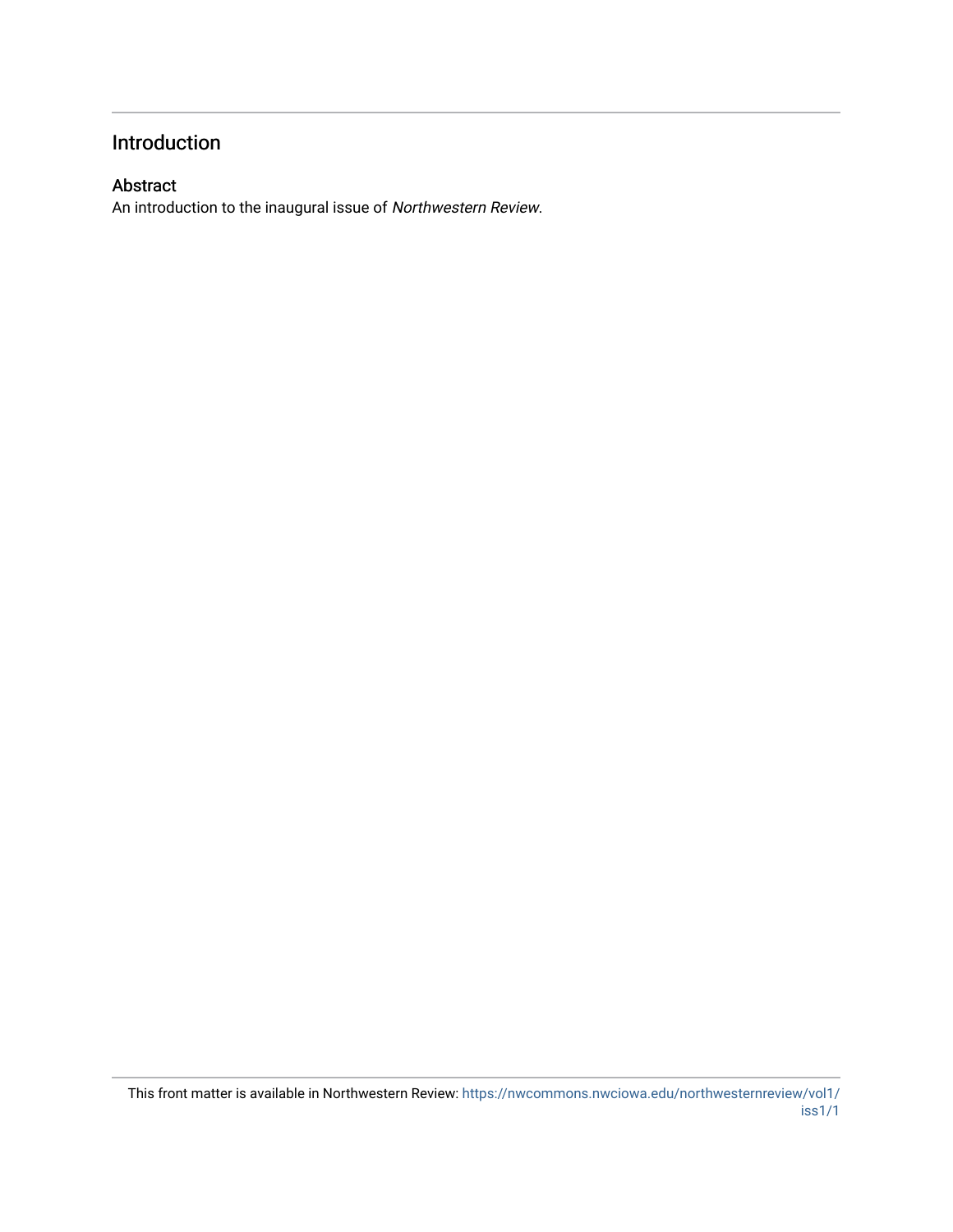### **Introduction**

Dan Young calls his article in this inaugural issue "Natural Law and Agonistic Pluralism: A Work in Progress." All scholarship is, in a sense, work in progress. The work of seeking to know and to understand is ongoing, never complete.

A calling to scholarship is part of the calling to be a member of faculty in higher education—and not just of faculty in institutions with large numbers of graduate students. Scholarship is normally necessary for completing the preparation to be full-time, tenured faculty, and it is also normally necessary for keeping faculty members and their teaching vital.

So we believe here at Northwestern College, where our mission is Christ-infused liberal arts learning.<sup>1</sup> The calling is a good one: "Happy are those who find wisdom, and those who get understanding" (Prov. 3:13, NRSV). It is, however, fraught with difficulties and temptations: "of making many books there is no end, and much study is a weariness of the flesh" (Eccl. 12:12); "Knowledge puffs up, but love builds up" (1 Cor. 8:1). And, mindful of the Creator, who is light and love (1 Jn. 1:5 and 4:8), and in whose "light we see light," (Ps. 36:9), the end of knowledge and understanding is ever tantalizing yet elusive: "Love never ends. But … as for knowledge, it will come to an end. ... For now we see in a mirror, dimly, but then we will see face to face. Now I know only in part; then I will know fully, even as I have been fully known" (1 Cor. 13:8, 12).

This journal, like scholarship, is in a sense a work in progress. At the DeWitt Library, we are new to journal editing. Nonetheless, we understand that part of our task as librarians is to support the faculty as well as students in scholarship. We are housed in a building called the Learning Commons, and we see this journal as an important piece of fostering a corporeal as well as a virtual learning commons. This issue is the first of what we intend to be an annual online, open access periodical featuring the scholarship of Northwestern College faculty. We hope that it can be an encouragement to our own learning community and to others. We would be delighted if it also helps engender other online publications here.

We are pleased at the variety of faculty and disciplines on offer in this inaugural issue. In articles, we have contributions by a liturgical musician (Heather Josselyn-Cranson), a historian (Michael Kugler), a philosopher (Donald Wacome), and a political scientist (Dan Young). In collaborative work, we have poster projects by biologists (Laurie Furlong, Sara Tolsma, et al)

 $\overline{\phantom{a}}$ 

<sup>&</sup>lt;sup>1</sup> Our official mission statement is as follows: Northwestern College is a Christian academic community engaging students in courageous and faithful learning and living that empowers them to follow Christ and pursue God's redeeming work in the world.